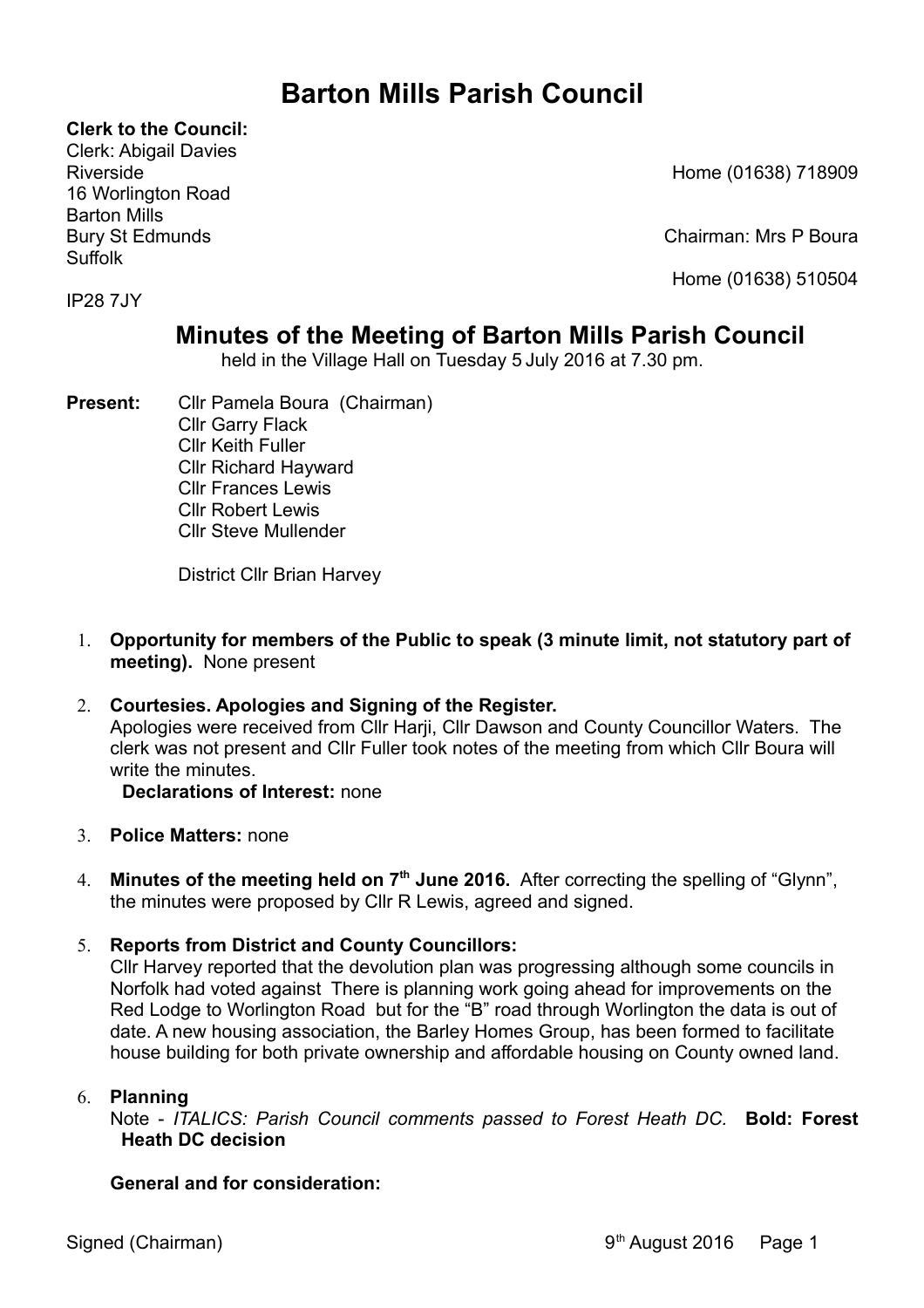## **a. Complaint that a scaffolding business is being run from a residence in The Street:**

It was explained that this business has been operating there temporarily and was currently moving into new premises. It was agreed that no action needed to be taken at present and that this matter would be reviewed in September.

#### **b. Site Allocation Local Plan Consultation**

It was noted that our comments had been made on time and also that there is to be an exhibition by developers on plans for North Red Lodge at the Millennium Centre from 3  $-8$  pm on 13 July.

#### **Awaiting Forest Heath decisions and pending appeals:**

c. Application no: DC/16/0853/HH Householder Planning Application - (i) single storey side extension to replace existing conservatory and (ii) 2no dormer windows on front elevation LOCATION Old Rectory Cottage 33 The Street Barton Mills Suffolk *A request for an extension of time was refused and after email consultation "support" was recorded.* **Approved.**

d. DC/16/0792/ADV PROPOSAL Application for Advertisement Consent - Non-Illuminated free-standing notice board LOCATION Bridge Farm Close Barton Mills Suffolk' "*Support" had already been recorded by the clerk..*

e. DC/16/0683/FUL PROPOSAL Planning Application - Retention of hand car wash operation LOCATION Car Wash Fiveways Services Fiveways Barton Mills *"Support" proposed by Cllr Harji; agreed unanimously.*

f. DC/16/1063/HH PROPOSAL Householder Planning Application - two storey side extension LOCATION 42 Church Meadow Barton Mills Suffolk IP28 6AT *"Support" proposed by Cllr R Lewis; agreed unanimously.*

g. DC/16/0715/FUL Planning Application - Retention of - Change of Use of Orthodontic practice (Use Class D1) to self-contained Flat (Use Class C3) LOCATION Flat The Manor Newmarket Road Barton Mills *"Support" proposed by Cllr Flack; agreed unanimously.*

h. DC/16/1083/HH PROPOSAL Householder Planning Application - Detached three bay garage and store LOCATION The Old Railway Station Road Barton Mills Suffolk

*Cllr Hayward stated the design was in keeping with the other buildings on the site "Support" proposed by Cllr R Lewis; agreed unanimously.*

i. SCC/01401/16 To extract chalk to widen an internal track for onsite access. *"Support" proposed by Cllr R Lewis; agreed unanimously.*

j. DC/13/0927/OUT Reserved Matters Application - Submission of details under outline planning permission - the means of access, appearance, landscaping, layout and scale for a residential development of 78 dwellings with associated garages, landscaping and ancillary works. Land South of Worlington Road Mildenhall Suffolk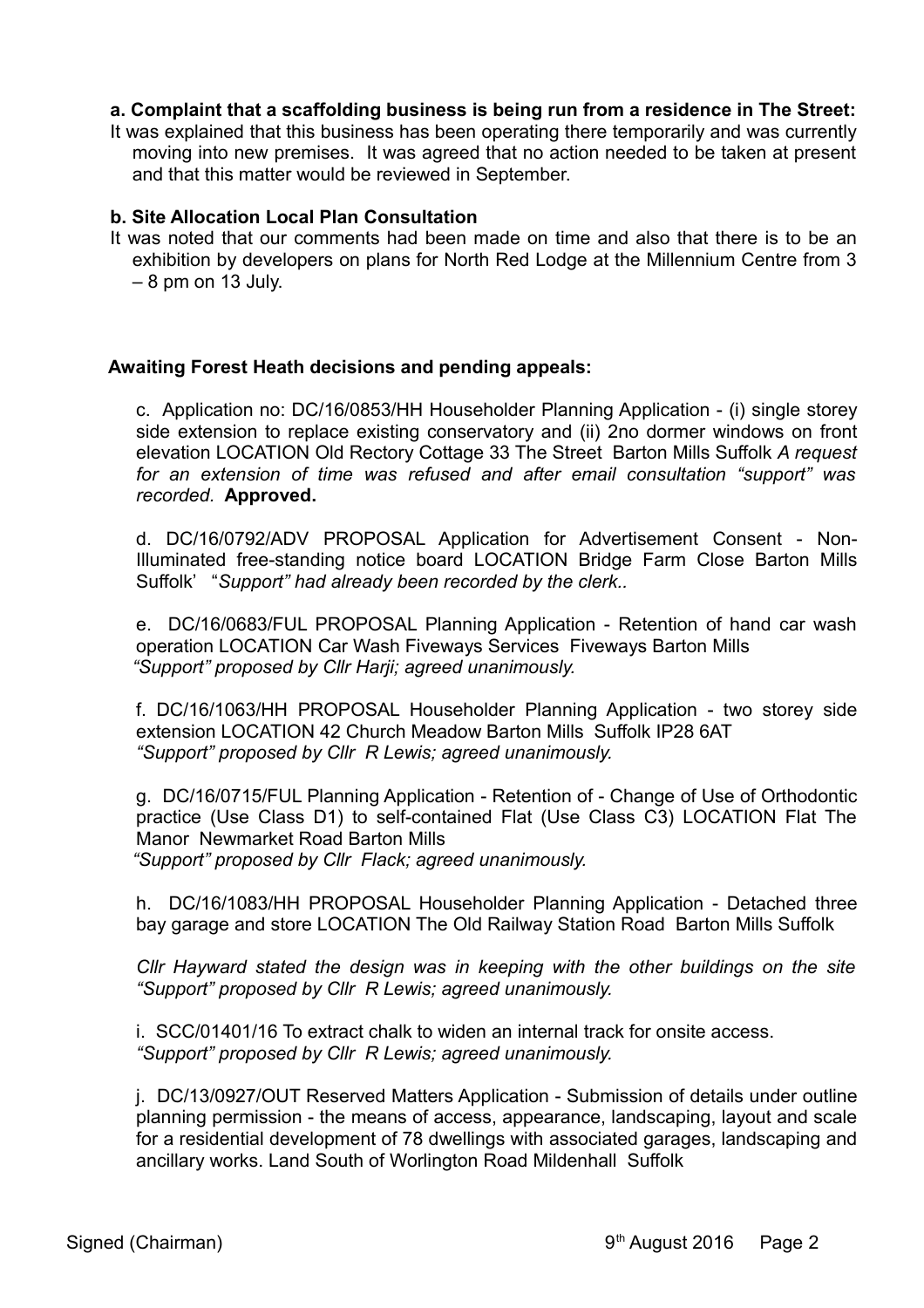Parish Council noted Condition 25 – on the outline planning permission already granted.

Cllr Dawson stated the development had had only one objection in total. Overall it is agreed the proposed development is quite spacious.

*Cllr Boura proposed "no objection" and this was agreed with 5 in favour and 2 abstentions.*

*The Parish Council to ask for consultation regarding the proposed traffic calming, the design of the gate feature which should include a Barton Mills sign, and that the crossing should be a "Pelican" type crossing. The clerk to also enquire about the possibility of S106 funding for improvements to the footpath to Mildenhall. Action clerk to ask for consultation*.

# **Richard Hayward agreed to progress this action and also to liaise with the clerk to arrange access to enable him to make online comments on behalf of the parish coumcil.**

k. DC/16/0636/HH 27 The Street Barton Mills Suffolk IP28 6AA. Householder Planning Application - (i) first floor extension to create two storey dwelling (ii) single storey rear extension with attached garage to side. There have been no objections. *Cllr Dawson proposed no objection; all in favour..*

# 7. **Matters arising and pending**

- a. Affordable Housing: Cllr Boura has contacted Isobel Wright from Hastoe. She is currently on sick leave but will be returning to work very soon. She said that she had held some constructive discussions with FHDC about evidence of need.
- b. Provision of a village notice board in the vicinity of Worlington Road Highways were not happy with the location that the clerk had proposed. Cllr Hayward and Cllr Boura met on site and identified a location near the bus stop which has been submitted to planning.
- c. Footpath to Mildenhall: following the site meeting on 18 May with Claire Dickenson, we are awaiting quotes for completing the re-surfacing of the path with path hogging or alternatively a board walk. She is hoping that some funding can be obtained from a County Council "safe routes to school" budget. There was no further news on this.
- d. Queen's Birthday Party on  $12<sup>th</sup>$  June: Cllr F Lewis reported on a very successful and well attended afternoon. The good level of income, especially from the raffle and the bar, meant that total expenses after receipts amounted to only £530.50. Taking into account the grant of £450 from FHDC, the Parish Council's contribution was £80.50 (budget £500). Thanks were recorded to all who helped and especially to the main organising team of Frances Lewis, Abi Davies and Richard Hayward.
- e. VAS (30mph flashing sign) Update: Possibility of a shared sign between Barton Mills and Worlington. SID – costs 2.5 to 3 K plus £150 per pole x 3. The parish needs to ensure the locations meet the criteria and Cllr R Lewis has assisted Cllr Hayward with a survey. Suitable sites have been identified on Church Lane and Worlington Road. However, no site adjacent to the playing field on Mildenhall Road can meet the 100m sight line criteria and it will be necessary to check if this site can go forward. Cllr Lewis is sorting out a better map of the locations and Cllr Hayward will complete the application forms.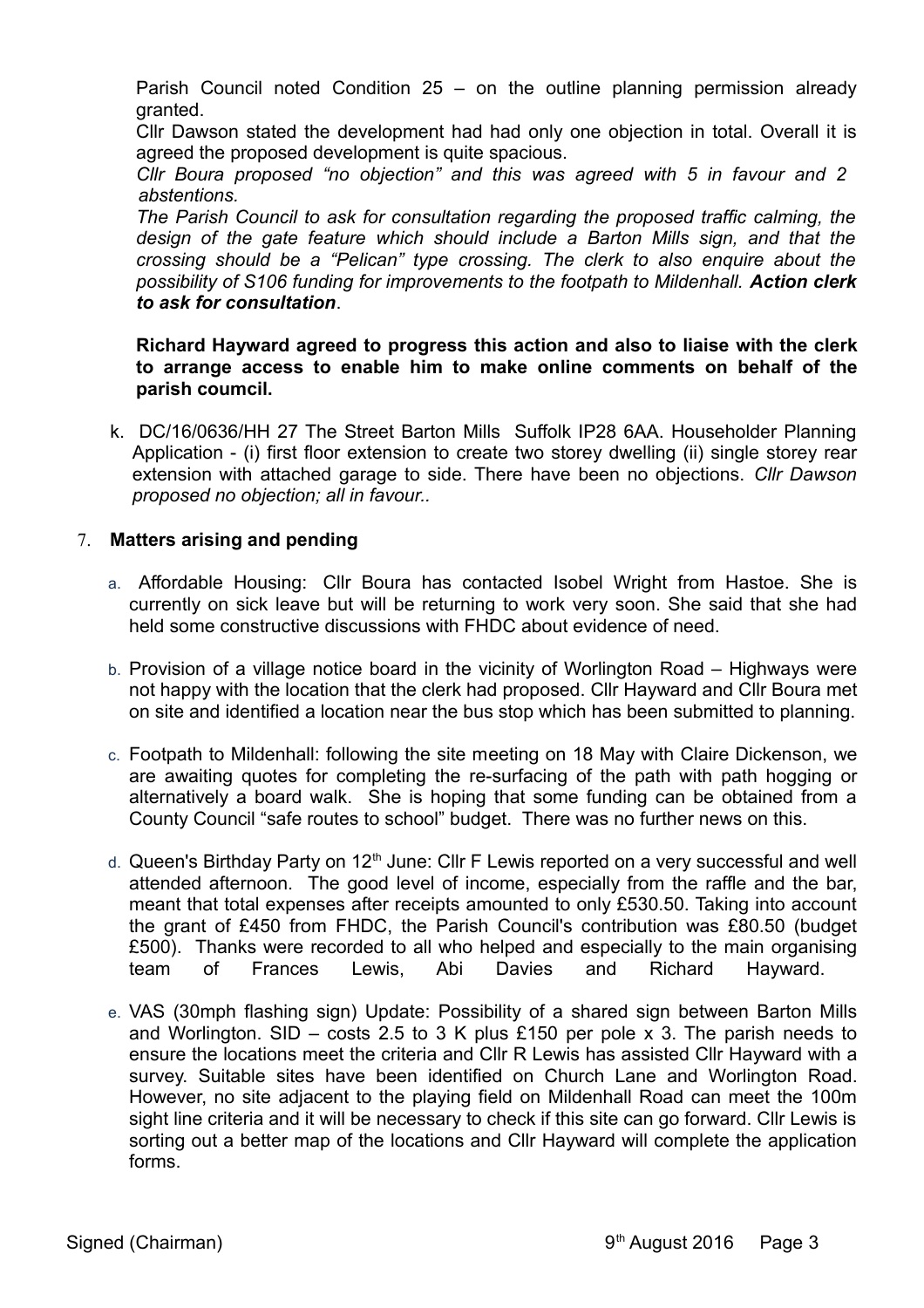- f. Good Neighbour Scheme- There are two different and complimentary types of scheme. The Befriending Scheme operated by The Voluntary Network was advertised on the back of the July Barton Miller. A "Good Neighbour Scheme" co-ordinates a list of volunteers who are willing to help out with jobs such as shopping or changing light bulbs. A support network for this is run by Community Action Suffolk and Cllr Boura has met with their West Suffolk field officer, Jon Eaton. It was agreed to publicise this possible scheme in the next two Barton Millers and to hold a public meeting on 5 October. Cllr Boura will confirm the booking of the Village Hall and the parish council confirmed that they would meet the preliminary costs. If two or three people can be identified to take this forward before October, then Jon Eaton will arrange a meeting with the organisers of the Lakenheath Scheme, in September, to discuss practicalities. Cllr F Lewis agreed to publicise Good Neighbour Schemes within the church.
- g. Defibrillator: Terry Waters will meet all costs in memory of the late Tony Morley. Cllr Boura spoke to him a few days ago and will get in touch with him again. The Council agreed that the finances for this projects should go via the Parish Council accounts.
- h. Football coaching: Cllr Fuller has enquired about two further sessions in October and coaches will be available. It was agreed that Tuesday and Thursday of half term would be the best days and Cllr Fuller will confirm the arrangements. Arranging the transfer of funds from the BM football club (£405.00 grant from FHDC) is being pursued by Cllr R Lewis. The clerk will be asked to check if the money has been credited to our account.
- i. Missing Deeds to Playing Fields: Deferred until a new clerk can be asked to follow this up with Solictors Bendalls and Grosse & Co.
- j. Grass cutting on the playing field: As agreed, Cllr R Lewis asked SP Landscapes to do an urgent cut for which we were charged £225+VAT. Quotes from potential new contractors are INL Landscapes £100 per cut (rotary mower), Tilbrooks £134.68 +VAT (cylinder mower) and SP Landscapes £140 + VAT (cylinder mower). The grass was getting long again so INL Lanscapes were asked to do one cut prior to this meeting. Cllr Boura said that she had been impressed with Ian Roberts of INL Landscapes. His administration was efficient and she proposed accepting his quote. This was agreed unanimously. It was also agreed to ask him to quote to cut the car park hedge twice per year, spray the weeds on the car park and to cut back the shrubs in the Peace Garden and then to maintain this area monthly. Expenditure of up to £300 was authorised.
- k. Street lighting: Cllr Boura has not yet received the quote. Worlington Road **–** Cllr Boura has had no response from SCC regarding a timeline for the replacement light and it was agreed to ask Cllr Waters to follow this up.

l. Improvements to the corner of the playing field where cars turn in Grange Lane. This was now a mess and has become urgent. After discussion, it was agreed that Cllr Boura would get quotes for surfacing the turning area with "Grasscrete".

m.Cllr R Lewis will draft a letter to Mr Waring asking him to uphold his promise not to hold car boot sales in the morning on the same day as sales on the playing field.

He also suggested collating evidence of queuing on the A11 during car boots sales and to make the authorities aware of the potential danger.Ringing 101 was suggested if the highway was obstructed.